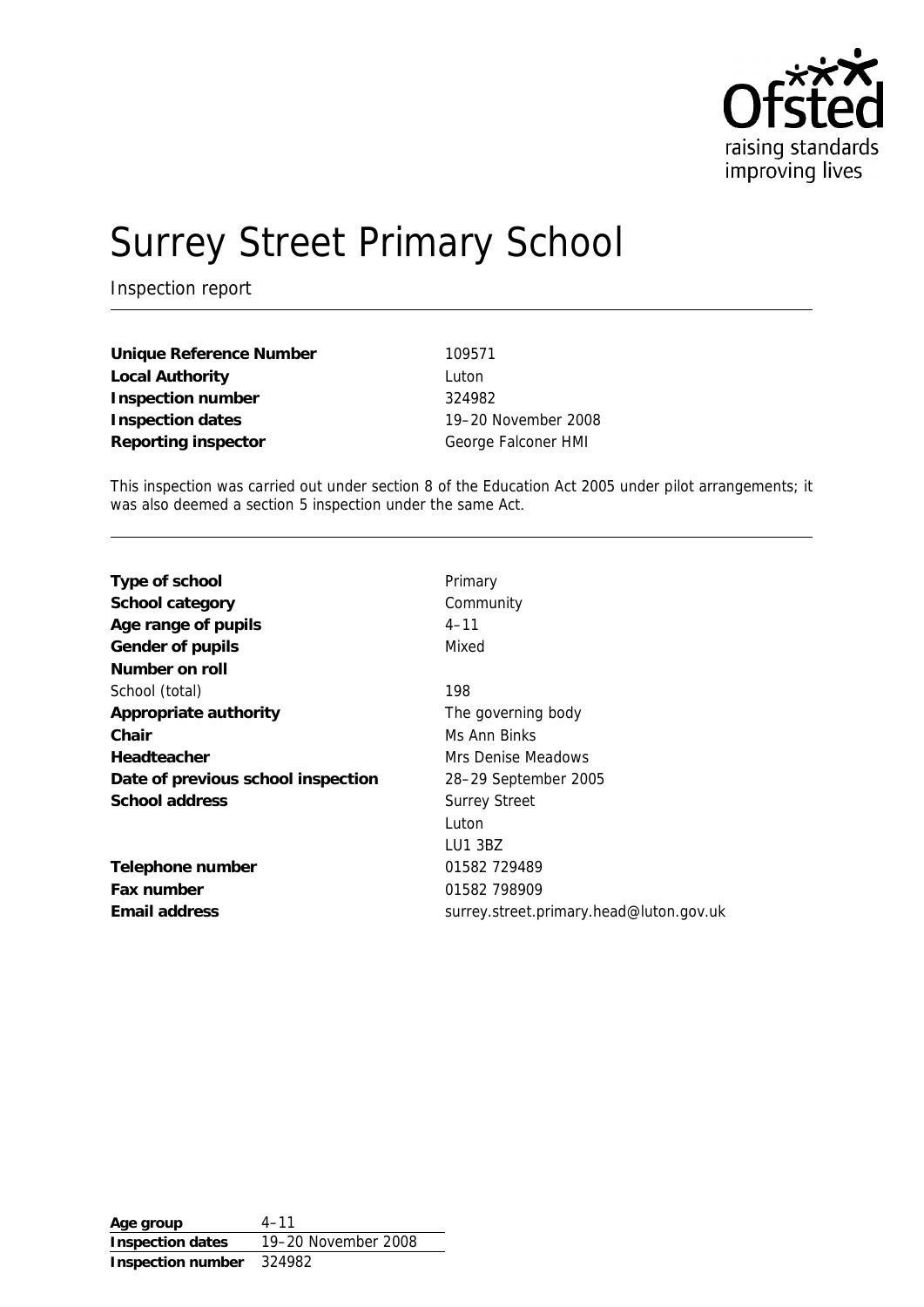#### © Crown copyright 2008

#### Website: www.ofsted.gov.uk

This document may be reproduced in whole or in part for non-commercial educational purposes, provided that the information quoted is reproduced without adaptation and the source and date of publication are stated.

Further copies of this report are obtainable from the school. Under the Education Act 2005, the school must provide a copy of this report free of charge to certain categories of people. A charge not exceeding the full cost of reproduction may be made for any other copies supplied.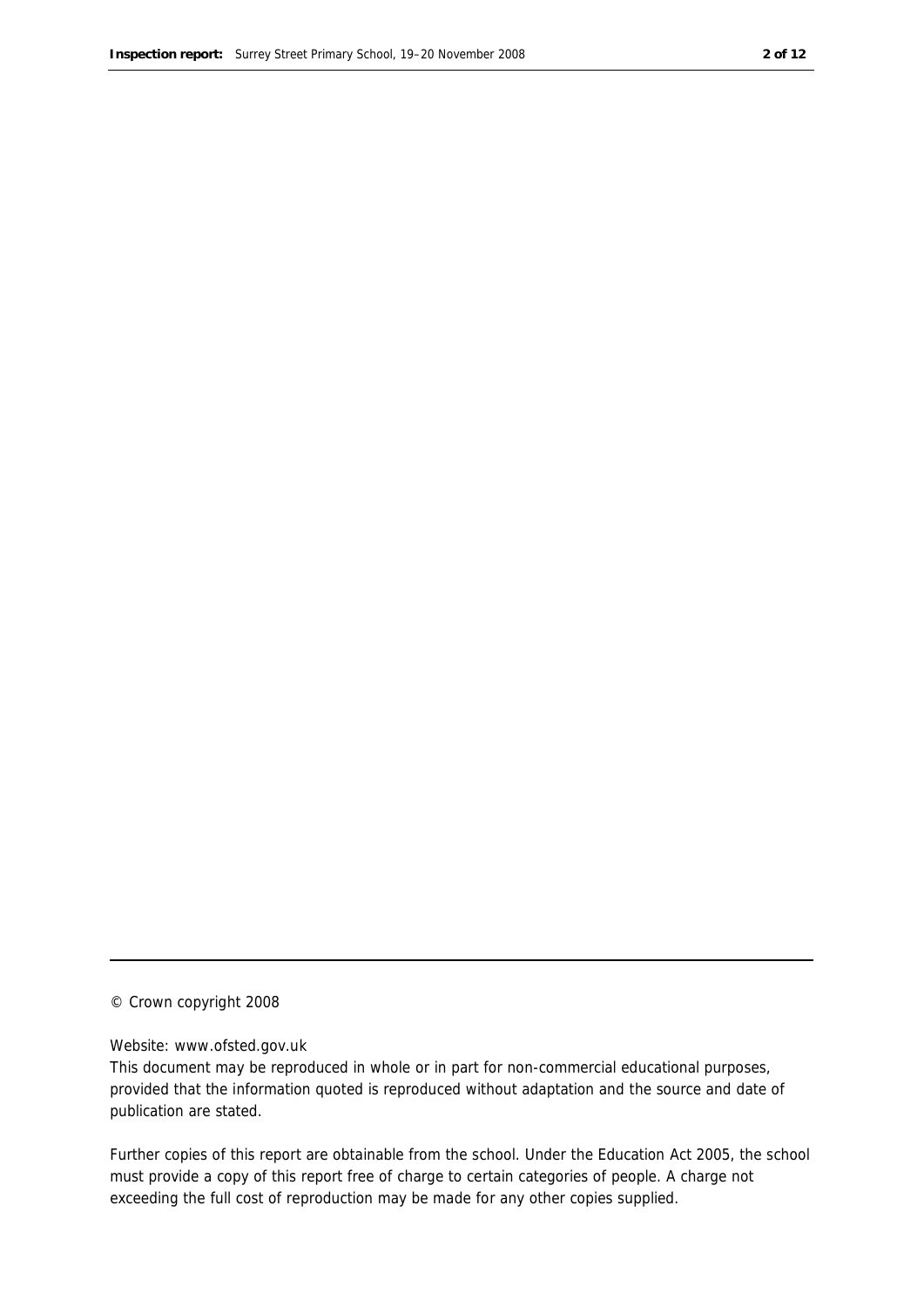#### **Introduction**

This pilot inspection was carried out by one of Her Majesty's Inspectors and one Additional Inspector. The inspectors visited 11 lessons and held meetings with the headteacher, the chair of governors, staff, groups of pupils and the local authority representative. They observed the school's work, and looked at the school's documentation including attainment data and the school's monitoring and tracking of pupil progress. The team also scrutinised the school's work on behaviour, safeguarding, child protection and bullying and harassment.

The inspection team reviewed many aspects of the school's work. It looked in detail at the following:

- $\blacksquare$  pupils' achievement and the quality of teaching and learning and the curriculum
- the effectiveness of assessment and academic quidance in meeting the needs of individuals and groups of pupils
- the overall personal development and well-being of pupils and the quality of support, guidance and care
- the quality of the leadership and management.

#### **Information about the school**

The school is described as being unique and is situated in a relatively disadvantaged area and within the oldest remaining school building in Luton. The school's catchment area is varied, with a mix of housing accommodating a wide range of people from different backgrounds and cultures. The school's intake has a high ethnic mix with many pupils from vulnerable or disadvantaged backgrounds. A minority of pupils are from refugee backgrounds and some are asylum seekers. Attainment on entry to the Early Years Foundation Stage (EYFS) is well below expectations. Many children have poor language and social skills. There is a high number of pupils moving in and out of the school at times other than the beginning and end of the year, and the mobility levels impact on the attainment. The school has the Healthy Schools accreditation for Physical Activity. In 2006 and 2007 it achieved Activemark Status. Currently, it is working towards Healthy Schools Status.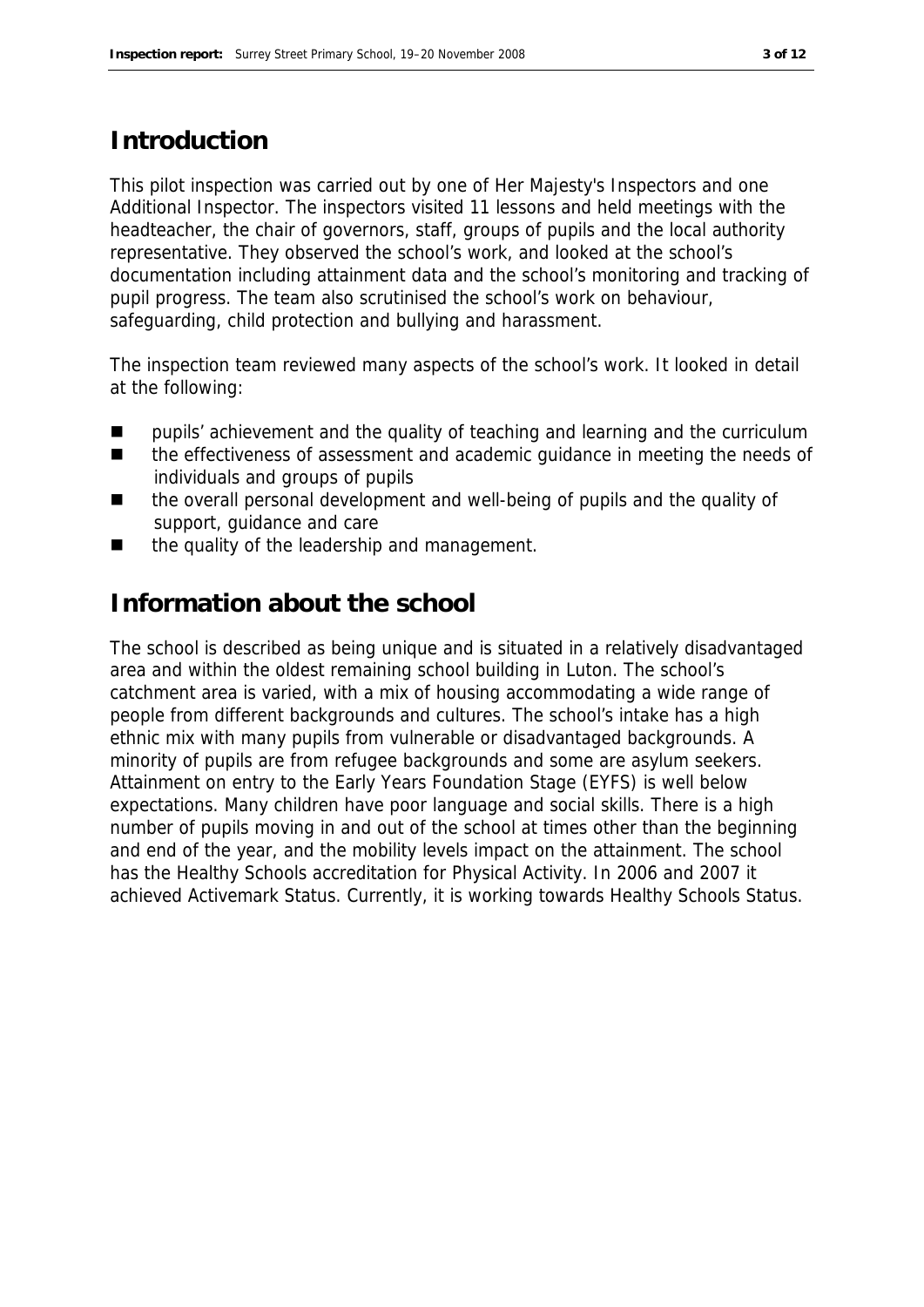### **Further information about the school**

|                                     | School's | School's figures   |
|-------------------------------------|----------|--------------------|
|                                     | figures  | compared with      |
|                                     |          | other schools      |
| School size                         | 198      | Below average      |
| Free school meals                   | 60%      | Well above average |
| Proportions of pupils with learning | 33%      | Well above average |
| difficulties and/or disabilities    |          |                    |
| Proportion of pupils from minority  | 58%      | Well above average |
| ethnic groups                       |          |                    |
| Proportion of pupils who speak      | 28%      | Well above average |
| English as an additional language   |          |                    |
| Proportion of pupils with a         | 0        | Below average      |
| statement of special educational    |          |                    |
| needs                               |          |                    |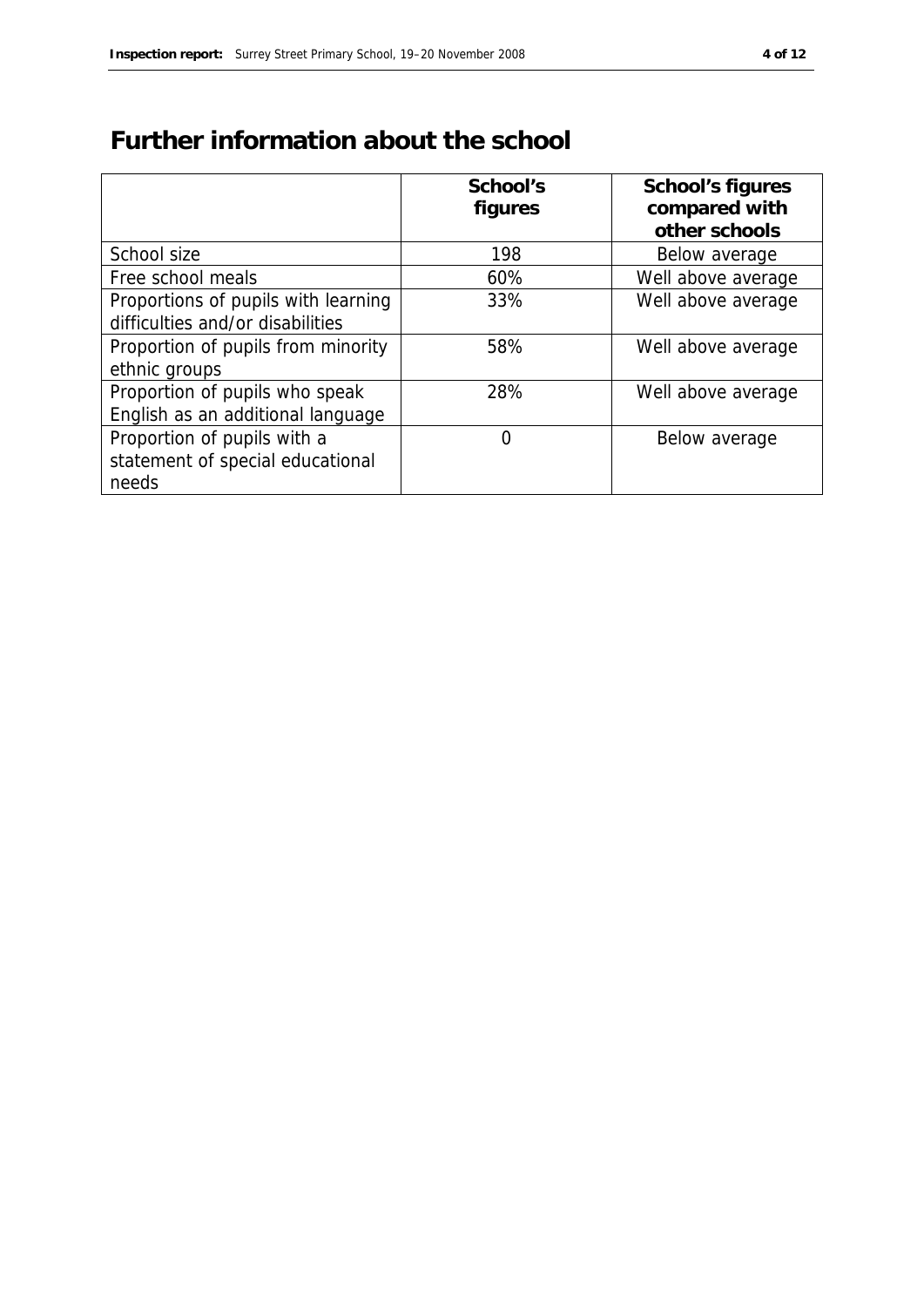#### **Inspection judgements**

**Grades: 1 is outstanding, 2 is good, 3 is satisfactory, and 4 is inadequate**

#### **Overall effectiveness 2**

#### **Capacity for sustained improvement 2**

#### **Main findings**

This is a good school with outstanding features. It knows itself very well. Surrey Street is an inclusive school that caters for all pupils from a wide range of different cultures and backgrounds. It serves its community in many good ways. The school is well led and managed by the headteacher who is very knowledgeable, strategic and diligent in her work. There is a comprehensive understanding of the needs of the full range of pupils. Staff work effectively to raise rates of progress and attainment levels. Children get a really good start to their education in the stimulating EYFS. All teachers continue to develop their knowledge and understanding as they progress throughout the year groups. The school has a good capacity for sustained improvement based on the successful progress made since the last inspection.

#### **What does the school need to do to improve further?**

- Raise standards in the core subjects, paying particular attention to reading in Key Stage 1 and writing across the whole school by:
	- the implementation of the new literacy framework which has greater emphasis on reading and speaking and listening
	- developing phonics throughout the school using letters and sounds, to monitor stage 2 of phonics implementation
	- undergoing training on shared/modelled writing.
- To develop the strategic role of the governing body by:
	- taking full advantage of local authority courses
	- experienced governors mentoring new governors
	- developing robust systems for governors to monitor school effectiveness.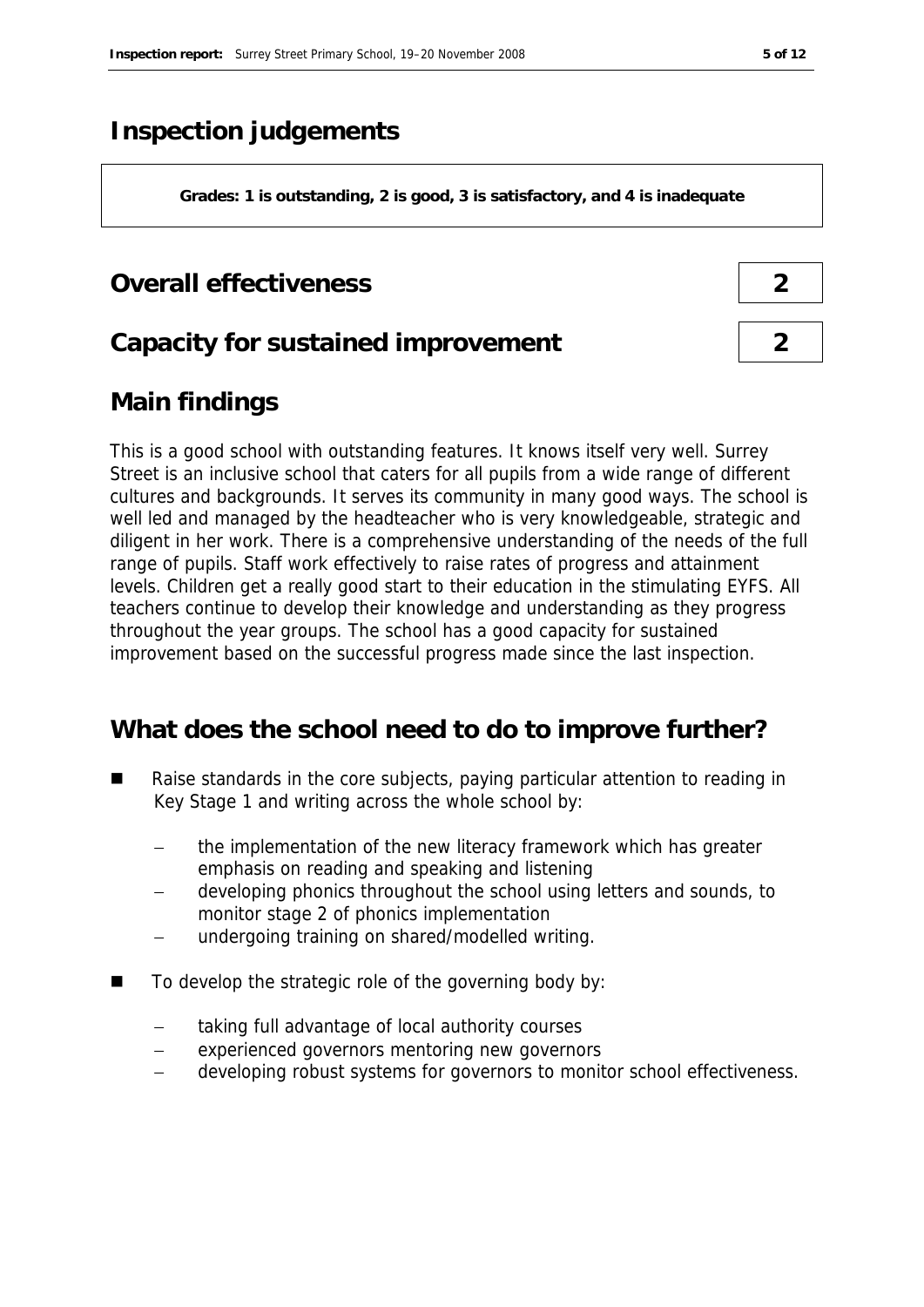#### **How well does the school meet the needs of individuals and different groups of pupils? <sup>2</sup>**

Achievement is good for the majority of pupils and in some instances it is exceptional. Pupils with learning difficulties and/or disabilities and pupils with English as an Additional Language (EAL) achieve as well as others in this fully inclusive school, where the teachers treat all pupils as individuals and successfully meet pupils' individual needs. Pupils also make their own valuable contribution to their learning and respond positively to the good quality teaching that is evident in the school. Attainment by the end of Key Stage 1 is below the national average, but by the time they reach the end of Key Stage 2, the gap is closing and attainment is broadly average. This is as a result of the effectiveness of all staff, including the hard working administrative staff and the teaching assistants.

In the majority of lessons, pupils are engaged in active learning and demonstrate good levels of enjoyment. Most make good progress. They are supportive of each other and show respect to each other and to the teaching staff. Behaviour is good overall and pupils are polite. They are open and friendly and confident in talking about their work. Out of lessons, pupils demonstrate that they enjoy taking on responsibilities and this serves them well for their future lives. They are given lots of opportunity to develop a wide range of skills as well as their personal attributes. Relationships are excellent and there is a very strong feeling of being proud of their school community within the wider community. The pupils' spiritual, moral, social and cultural development is outstanding.

The vast majority feel very safe in the school and look forward to school everyday. There is a minority whose attendance is not as good as it could be but this is improving. Very few incidents of bullying are reported and there are equally very few incidents of racism in this very multi ethnic school community. Any incidents are dealt with effectively.

| How well do pupils achieve and enjoy their learning?                                                    |   |
|---------------------------------------------------------------------------------------------------------|---|
| The quality of pupils' learning and their progress                                                      | 2 |
| The quality of learning for pupils with learning difficulties and/or disabilities and<br>their progress |   |
| Pupils' attainment <sup>1</sup>                                                                         |   |
| To what extent do pupils feel safe?                                                                     |   |
| How well do pupils behave?                                                                              | 2 |
| To what extent do pupils adopt healthy lifestyles?                                                      |   |
| To what extent do pupils contribute to the school and wider community?                                  |   |

These are the grades for pupils' outcomes

-

<sup>&</sup>lt;sup>1</sup> Grades for attainment are: 1 is high; 2 is above average; 3 is broadly average; 4 is low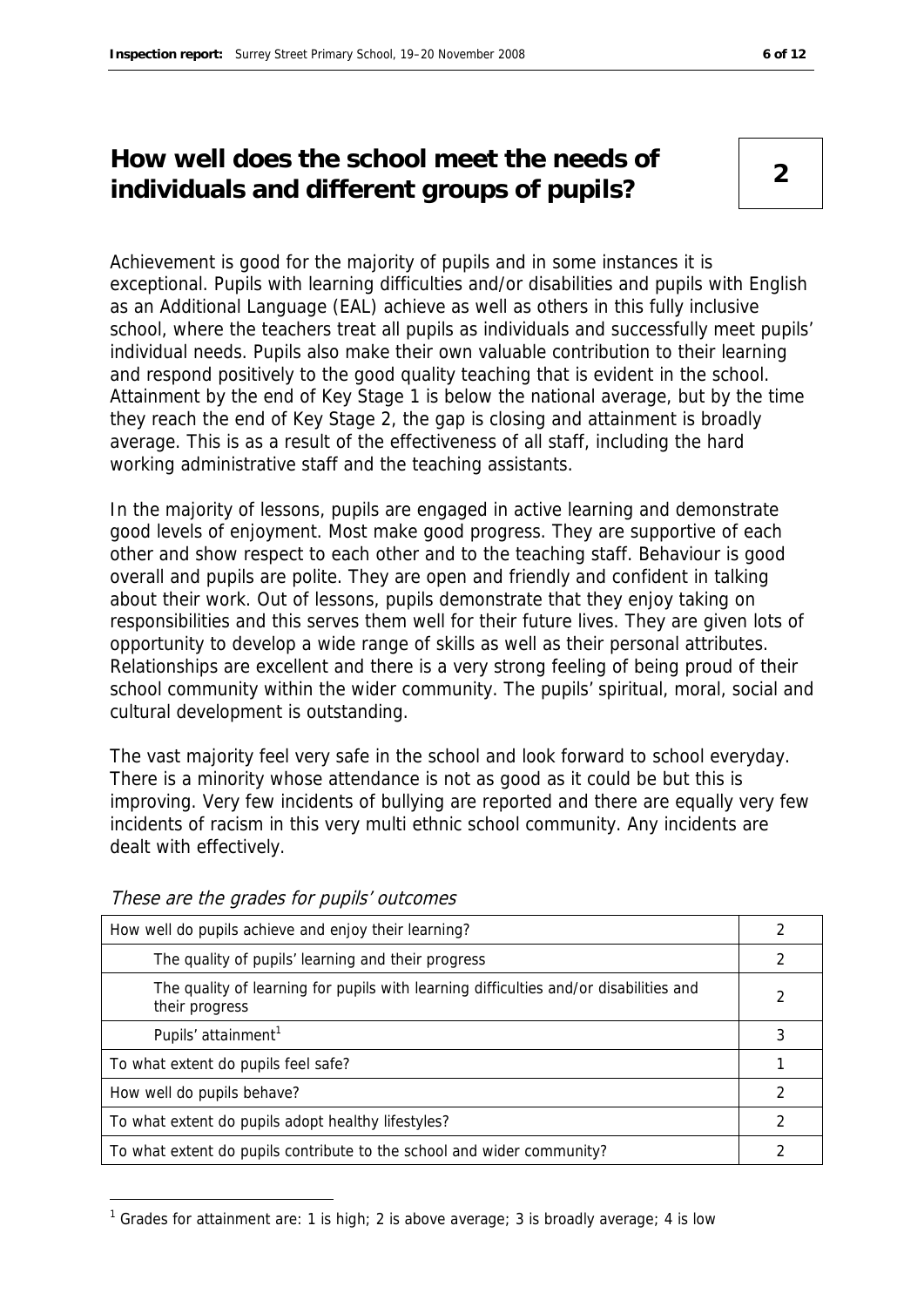| How well do pupils develop workplace and other skills that will contribute to their future<br>economic well-being? |  |
|--------------------------------------------------------------------------------------------------------------------|--|
| Pupils' attendance and punctuality                                                                                 |  |
| What is the extent of pupils' spiritual, moral, social and cultural development?                                   |  |

#### **The quality of the school's work**

Lessons are generally well planned to meet the wide ranging needs of the pupils in this multicultural school where there are 15 different languages spoken. In the good lessons, this enables teachers to spend time effectively because work is pitched at the right level and resources are carefully prepared for different learners. Teaching is enthusiastic and pupils respond very positively, showing high levels of interest, no matter what subject they are learning about. In a minority of instances, planning and timing are not as good as they could be. Pupils gain confidence as they settle into the school and move through the year groups. Some pupils who have been with the school since Reception have demonstrated excellent levels of achievement and pupils joining the school at other times are extremely well integrated. In this way, they can quickly begin to make good progress.

The effectiveness of assessment and academic guidance is excellent. Pupils' achievements are closely monitored and tracking progress is very effective. Teachers in most instances carefully analyse progress and, where necessary, set up relevant intervention strategies to boost learning. Reading in Key Stage 1, and writing across the school, are now, rightly, coming under scrutiny by the school. The systems are very tight and no pupil goes unnoticed. Pupils also contribute to their own progress by taking a keen interest in their own development, including their targets for learning. The 'learning logs' used by pupils to evaluate their learning are very supportive to their development and are used effectively by teachers in the assessment process.

The curriculum is good and developing well with a varied approach to learning, including interesting and exciting topic work and activities in individual subjects. It is stimulating and delivered with enthusiasm as well as a good level of subject knowledge. This is evident in the high levels of enjoyment displayed by the pupils.

Support, guidance and care are outstanding and impact directly on the quality of pupils' well-being and learning. Behaviour management is a strong feature of the school and is respected by both pupils and parents alike. There is a very strong community feel to this school which has a very strong, positive ethos.

| High quality teaching and purposeful learning                                                                                             |  |
|-------------------------------------------------------------------------------------------------------------------------------------------|--|
| Effective assessment and academic guidance                                                                                                |  |
| An appropriate curriculum which meets pupils' needs, including, where relevant, provision<br>through partnership with other organisations |  |
| Support, guidance and care                                                                                                                |  |

These are the grades for the quality of provision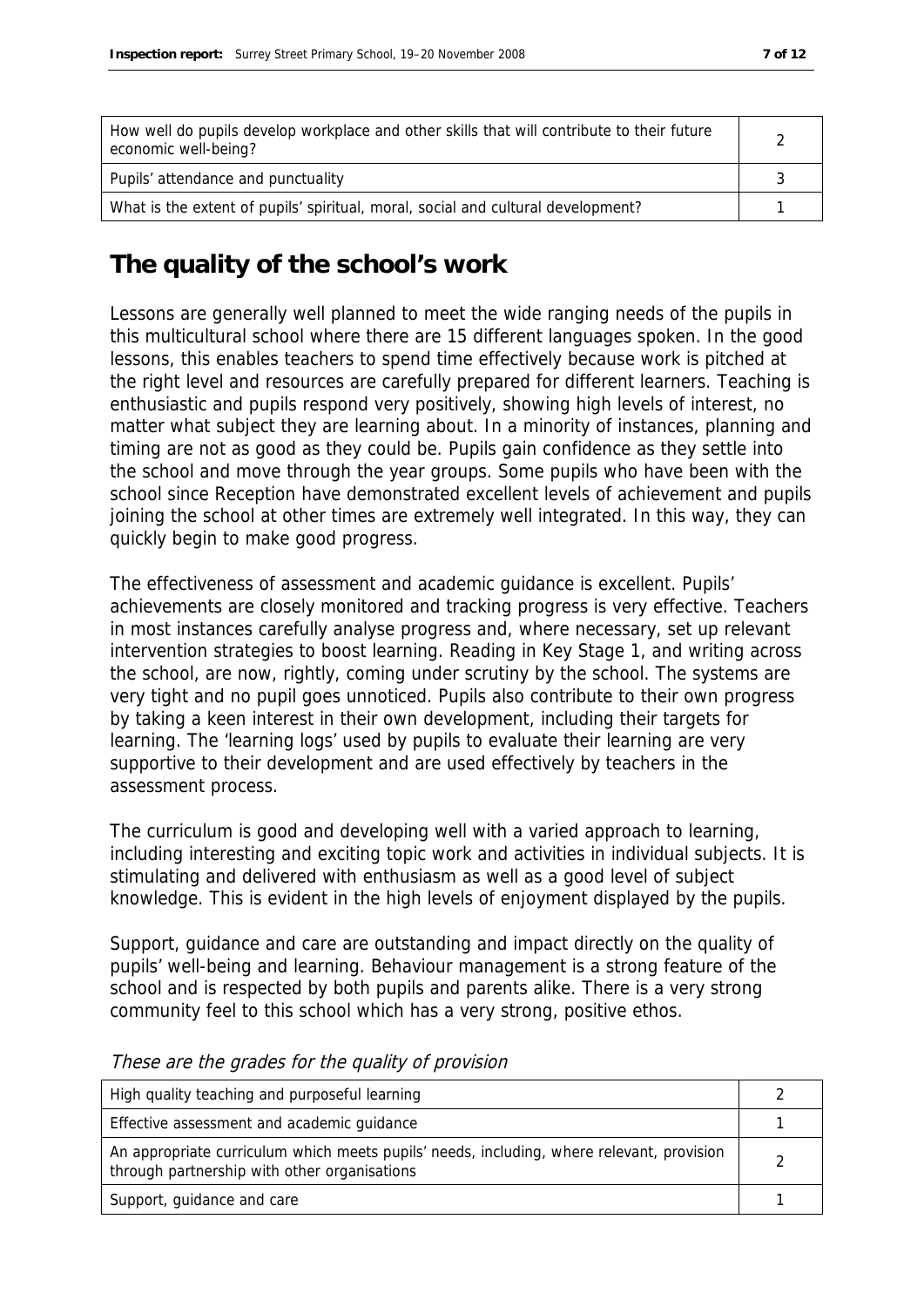#### **How effective are leadership and management?**

The headteacher provides excellent leadership. The vision of a happy school in which pupils feel safe, secure and where achievement is good, is a reality. The headteacher is passionate about the school and what it can do for its pupils. The staff share this passion and work effectively, as a team, to fulfil pupils' needs. Challenging targets are set and are met by the majority of pupils. The school is pro-active in drawing on expertise from outside when necessary. This is a strength that serves pupils and their families well. The chair of governors works conscientiously with the headteacher and involves herself in the life of the school. She is supported appropriately by other key governors although the governing body, as a whole, is at an early stage of developing strategic approaches to their work.

Monitoring and evaluating the work of the school by the headteacher and staff are outstanding because of the effective use of the detailed information on every pupil to bring about good and sometimes exceptional achievement. The senior management team is well focused on areas for improvement and speak confidently about their roles in terms of what needs to be done. Subject co-ordinator roles are developing well and are becoming stronger under the head teacher's leadership and management.

Safeguarding processes are effective and regularly updated. Parents feel the school does a really good job and are full of praise for the work of the staff. The school goes that extra mile to include parents as much as possible, even running drop-in sessions and a number of workshops such as using digital photography and computers.

The school is a haven for both pupils and parents alike. It is part of the community and works on behalf of the community. Pupils reach out to support and to bring enjoyment to many groups, including senior citizens.

| Monitoring, evaluating and planning for improvement to outcomes for pupils                                                                                       |  |
|------------------------------------------------------------------------------------------------------------------------------------------------------------------|--|
| Promoting equality of opportunity and tackling discrimination                                                                                                    |  |
| Ensuring that safeguarding procedures are effective                                                                                                              |  |
| Ensuring that the governing body provides effective challenge and support so that<br>weaknesses are tackled decisively and statutory responsibilities are met    |  |
| Promoting the school's relationship with parents and carers, including their involvement in<br>decision-making about matters relating to learning and well-being |  |
| Developing partnerships with other providers, organisations and services                                                                                         |  |
| Ensuring the school contributes to community cohesion                                                                                                            |  |
| Deploying resources to achieve value for money                                                                                                                   |  |

These are the grades for leadership and management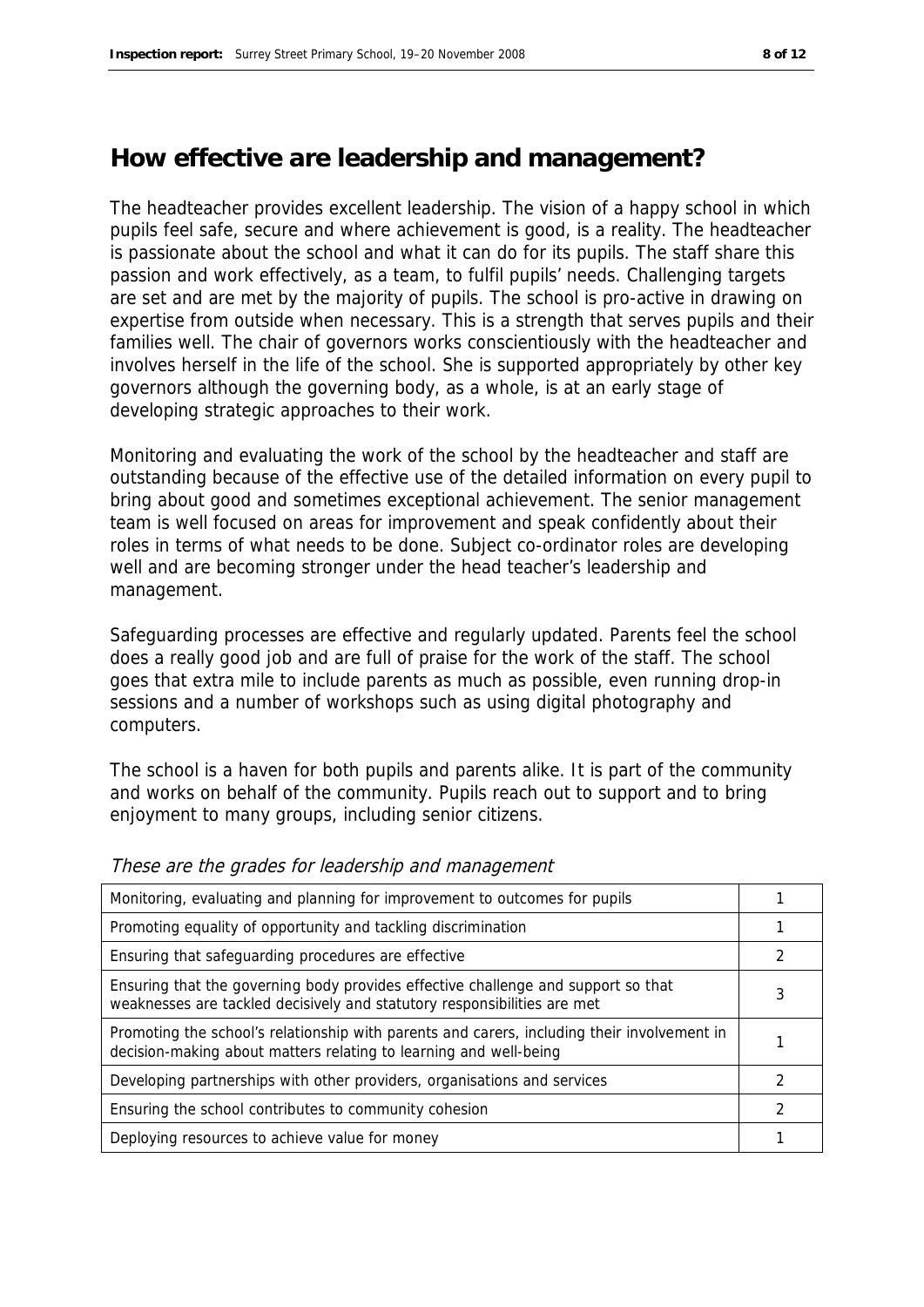#### **Early Years Foundation Stage**

Children's development in Reception is impressive, and gains in learning are good. Effective links are made with parents, and together with clear routines, help children to settle very well into school. Teaching and learning are good. Staff work well as a strong team with a clear understanding of how young children learn. Through good observations and discussion, they recognise children's needs quickly and plan activities both inside and out which develop their interests well and support good progress. Staff recognise the need to further develop the outside area for learning. The curriculum focuses particularly well on children's personal, social and emotional development and good progress in these areas helps children's learning throughout. They become confident and happily work and play with others. Behaviour is good. Staff also focus well on developing children's communication skills by widening their use of language and ensuring that all have plenty of opportunity to put forward their ideas. The daily sessions where children learn letters and the sounds that they make are particularly effective in developing the children's early reading and writing skills. Children from all groups make good progress but many do not reach the expectations for their age by entry to Year 1 because they start school from a low baseline. Provision reflects good leadership and management and is reflected in the high expectations of staff.

| How effective is the provision in meeting the needs of children in the EYFS?*                |  |
|----------------------------------------------------------------------------------------------|--|
| How well do children in the EYFS achieve?                                                    |  |
| How good are the overall personal development and well-being of the children in<br>the EYFS? |  |
| How effectively are children in the EYFS helped to learn and develop?*                       |  |
| How effectively is the welfare of the children in the EYFS promoted?*                        |  |
| How effectively is the provision in the EYFS led and managed?*                               |  |

\* Common judgements made across all inspections of the EYFS

#### **Views of parents and carers**

The vast majority of parents and carers responding to the inspection questionnaire were most positive in support of the school and all that it does for their children. They feel that the school is well led and managed and that the school listens to their views. One parent wrote: 'Surrey Street is a very well run school. The pupils take a pride in the school and feel part of the family. They work very hard so each child obtains their full potential.' The inspection team wholeheartedly agrees with these observations.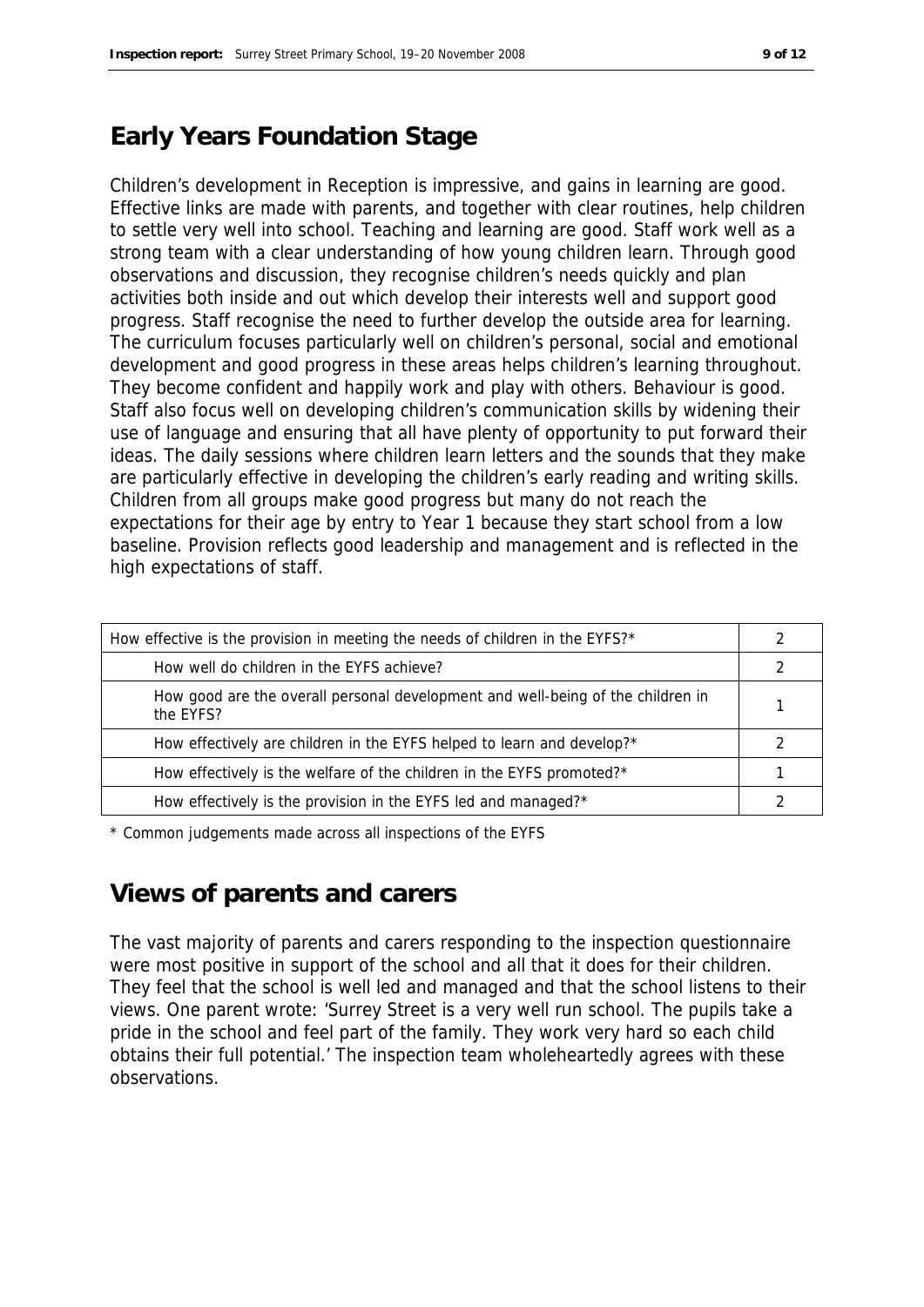### **What inspection judgements mean**

| Grade   | Judgement    | Description                                                                                                                                                                                                                                                                          |
|---------|--------------|--------------------------------------------------------------------------------------------------------------------------------------------------------------------------------------------------------------------------------------------------------------------------------------|
| Grade 1 | Outstanding  | These features are highly effective. An outstanding<br>school provides exceptionally well for all its pupils' needs.<br>In 2006-7, 14% of schools were judged to be<br>outstanding.                                                                                                  |
| Grade 2 | Good         | These are very positive features of a school. A school<br>that is good is serving its pupils well. In 2006-7, 46% of<br>schools were judged good.                                                                                                                                    |
| Grade 3 | Satisfactory | These features are of reasonable quality. A satisfactory<br>school is providing for its pupils suitably. In 2006-7, 34%<br>of schools were judged satisfactory.                                                                                                                      |
| Grade 4 | Inadequate   | These features are not of an acceptable standard. An<br>inadequate school needs to make significant<br>improvement in order to meet the needs of its pupils.<br>Ofsted inspectors will make further visits until it<br>improves. In 2006-7, 6% of schools were judged<br>inadequate. |

## **Common terminology used by inspectors**

| Attainment:                | the standard of the pupils' work shown by test and<br>examination results and in lessons.                                                                                                                                                                                            |
|----------------------------|--------------------------------------------------------------------------------------------------------------------------------------------------------------------------------------------------------------------------------------------------------------------------------------|
| Progress:                  | the rate at which pupils are learning in lessons and<br>over longer periods of time. It is often measured<br>by comparing the pupils' attainment at the end of a<br>key stage with their attainment when they started.                                                               |
| Achievement:               | an overall measure of the pupils' success in their<br>academic learning. The term combines attainment<br>and progress. Pupils might make good progress,<br>for example, but if their attainment remains low,<br>inspectors may judge that their achievement is<br>only satisfactory. |
| Capacity to improve:       | the proven ability of the school to continue<br>improving. Inspectors base this judgement on what<br>the school has accomplished so far and on the<br>quality of its systems to maintain improvement.                                                                                |
| Leadership and management: | the contribution of all the staff with responsibilities,<br>not just the headteacher, to identifying priorities,<br>directing and motivating staff and running the<br>school.                                                                                                        |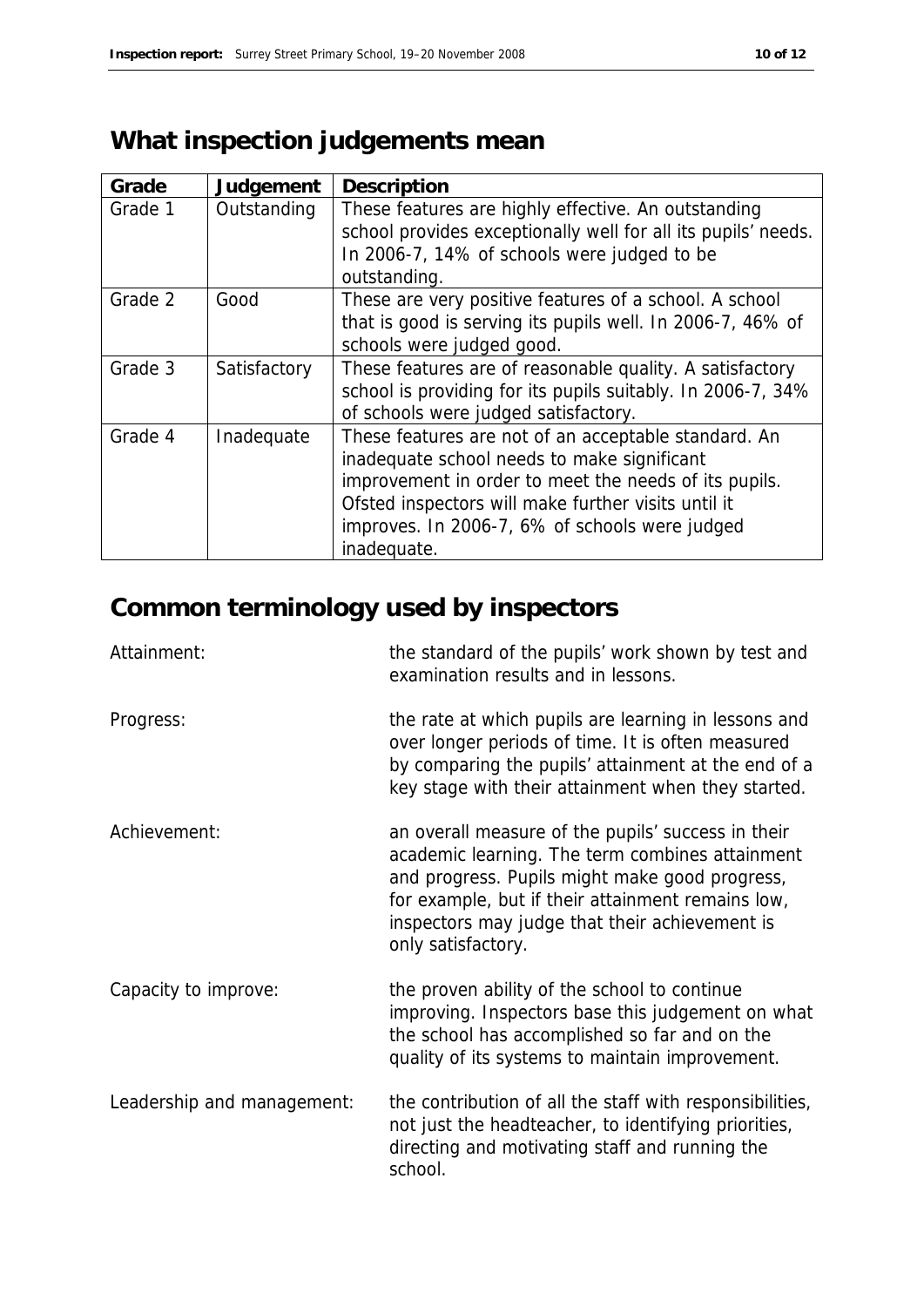21 November 2008



Dear Pupils

**Inspection of Surrey Street Primary School, Luton, LU1 3BZ.**

I am writing to you to say what an enjoyable time we spent at your school. We were very impressed by your warm welcome and how friendly and polite you were to us and to everyone else. We were equally impressed with the very clean, tidy and stimulating classrooms, work spaces and corridors. No wonder you all like coming to school to learn. Many of you told us that you feel safe and secure in school. That must be very reassuring for you.

The headteacher and staff are really good at what they do and they, like you, take a pride in their work. This shows in the way most of you make good progress in lessons. We noticed that you enjoy your education a great deal and many of you spoke to us about your interests. The learning logs are really good, beautifully written in many cases, and show how you think about your learning and the progress you make. They also help your teachers and parents or carers to know more about your progress. Lessons are very interesting for you. I saw a good science lesson where you were building your ideas about the solar system through 'talking partners' and good teaching and learning. French lessons are going really well; another language to add to the list of languages already spoken in school. The assembly was fun too. It made you think about planning and it also made you reflect on yourself and others around you. The singing was great, particularly as you were able to sing and dance at the same time.

We had to look hard for the ways to improve your learning but with your headteacher and staff we agreed that it would be really good to improve reading, especially for you younger ones and to improve writing for everyone across the school. This will help you to do even better and to reach higher levels in your work. We also decided that all the governors of the school, that is the people who support the headteacher and staff, should be more involved in what you do and how well you do it.

Thank you once again and best wishes for the future.

Yours sincerely

George Falconer Her Majesty's Inspector